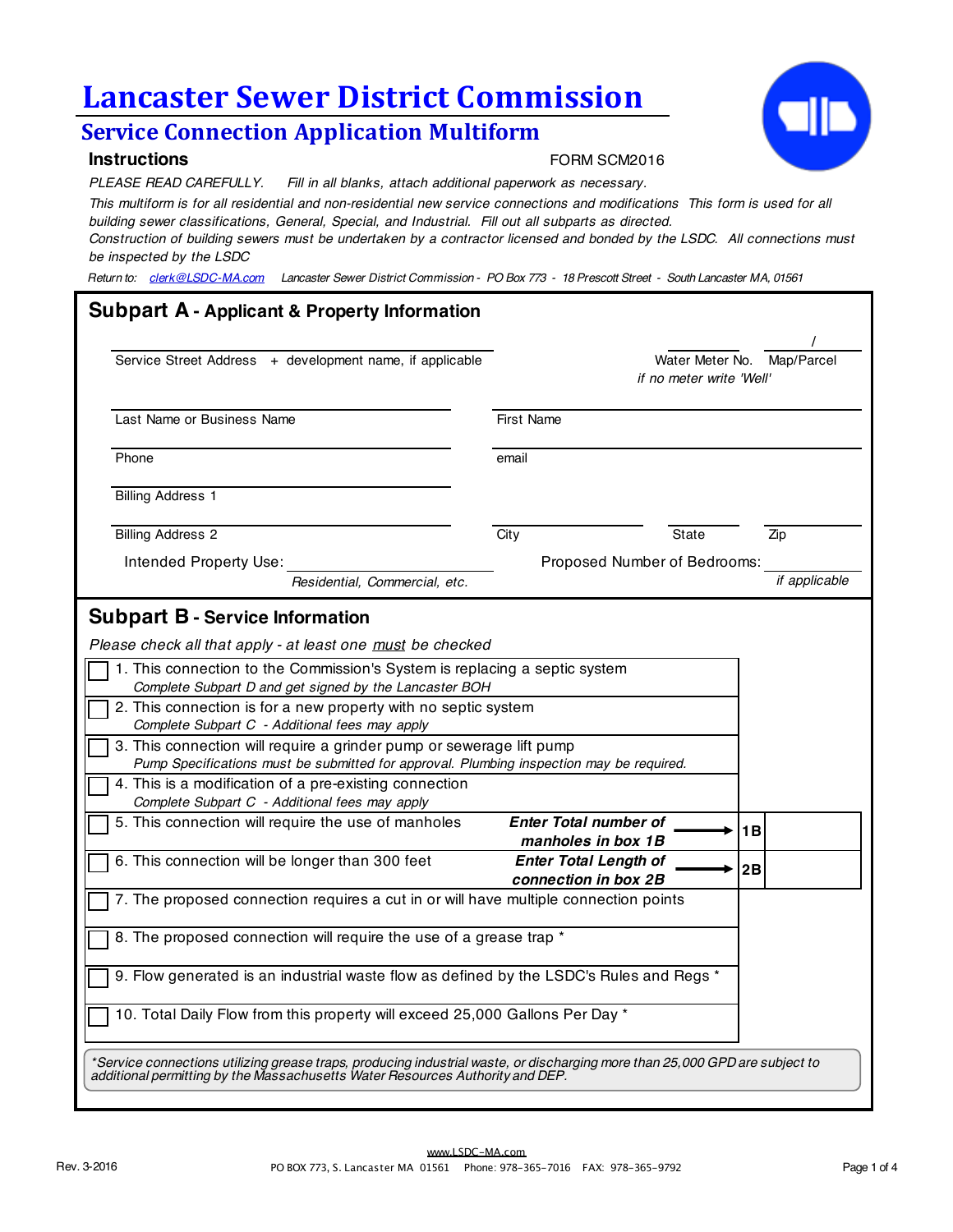| <b>Subpart C - Sewer Flow Capacity</b><br>REQUIRED FOR ALL SERVICE MODIFICATIONS AND FOR ALL PROPERTIES WITHOUT EXISTING SEPTIC<br><b>SYSTEMS OR SEWER SERVICE</b><br>LEAVE THIS SUBPART BLANK IF YOUR CONNECTION DOES NOT MEET THIS CRITERIA<br>Gallons per day<br><b>Existing Flow Capacity</b><br>This number should be the number of bedrooms currently at the property, before any additions, multiplied by<br>110. The minimum must be 330. If this an empty lot, enter zero.<br>Gallons per day<br><b>New Flow Capacity</b><br>If you are building a new house or adding on an addition to an existing house, this number should be the new<br>TOTAL number of bedrooms multiplied by 110. The minimum must be 330.<br>If the service connection will be for a use other than a house, such as an office building, church, etc., please<br>consult Title 5 and/or the LSDC Flow Calculation Chart and attach calculations on a separate sheet. Enter the<br>total flow as calculated.<br>Net Flow Increase  1C<br>Gallons per day<br>Subtract the Existing Flow Capacity from the New Flow Capacity. This number should be zero if this an<br>existing house and you are not adding bedrooms or otherwise changing the property use.<br><b>Subpart D - Septic System Status</b><br>REQUIRED FOR ALL PROPERTIES WITH EXISTING SEPTIC SYSTEMS<br>LEAVE THIS SUBPART BLANK IF THERE IS NO EXISTING SEPTIC SYSTEM<br>In accordance with ACO No. 630, and by agreement with the Lancaster Board of Health (BOH), the Lancaster<br>BOH must certify that the septic system on premises is in technical or actual failure.<br>Does the Applicant Property have an on-site Septic System?<br>Yes/No<br>If Yes, please complete the rest of Subpart D. If No, skip to Subpart E.<br>Please check all that apply<br>1 This property has been tested by a certified Title 5 Inspector and has Failed<br>Please attach Title 5 Inspection Report<br>2 There is effluent breakout or strong septic odor observed at this property<br>If there is effluent breakout please call the LSDC and the BOH at the above numbers IMMEDIATELY<br>3 The existing system at the premises was installed prior to 1995<br>If available, attach documents available from the BOH verifying the age of the system.<br>4 A volume of effluent greater than the septic tank volume has been pumped from the system<br>Please attach pumping records and calculations.<br>5 The system has failed for some other reason<br>Please explain:<br>If Subpart D is required, please bring your permit application to the Lancaster Board of Health for certification prior to submission<br>to the Lancaster Sewer District. The Lancaster BOH is at 695 Main Street, Lancaster, MA 01523 - 978-368-4000.<br><b>Lancaster Board of Health Certification</b><br>On date: | <b>Service Street Address</b> |  |
|--------------------------------------------------------------------------------------------------------------------------------------------------------------------------------------------------------------------------------------------------------------------------------------------------------------------------------------------------------------------------------------------------------------------------------------------------------------------------------------------------------------------------------------------------------------------------------------------------------------------------------------------------------------------------------------------------------------------------------------------------------------------------------------------------------------------------------------------------------------------------------------------------------------------------------------------------------------------------------------------------------------------------------------------------------------------------------------------------------------------------------------------------------------------------------------------------------------------------------------------------------------------------------------------------------------------------------------------------------------------------------------------------------------------------------------------------------------------------------------------------------------------------------------------------------------------------------------------------------------------------------------------------------------------------------------------------------------------------------------------------------------------------------------------------------------------------------------------------------------------------------------------------------------------------------------------------------------------------------------------------------------------------------------------------------------------------------------------------------------------------------------------------------------------------------------------------------------------------------------------------------------------------------------------------------------------------------------------------------------------------------------------------------------------------------------------------------------------------------------------------------------------------------------------------------------------------------------------------------------------------------------------------------------------------------------------------------------------------------------------------------------------------------------------------------------------------------------------|-------------------------------|--|
|                                                                                                                                                                                                                                                                                                                                                                                                                                                                                                                                                                                                                                                                                                                                                                                                                                                                                                                                                                                                                                                                                                                                                                                                                                                                                                                                                                                                                                                                                                                                                                                                                                                                                                                                                                                                                                                                                                                                                                                                                                                                                                                                                                                                                                                                                                                                                                                                                                                                                                                                                                                                                                                                                                                                                                                                                                            |                               |  |
|                                                                                                                                                                                                                                                                                                                                                                                                                                                                                                                                                                                                                                                                                                                                                                                                                                                                                                                                                                                                                                                                                                                                                                                                                                                                                                                                                                                                                                                                                                                                                                                                                                                                                                                                                                                                                                                                                                                                                                                                                                                                                                                                                                                                                                                                                                                                                                                                                                                                                                                                                                                                                                                                                                                                                                                                                                            |                               |  |
|                                                                                                                                                                                                                                                                                                                                                                                                                                                                                                                                                                                                                                                                                                                                                                                                                                                                                                                                                                                                                                                                                                                                                                                                                                                                                                                                                                                                                                                                                                                                                                                                                                                                                                                                                                                                                                                                                                                                                                                                                                                                                                                                                                                                                                                                                                                                                                                                                                                                                                                                                                                                                                                                                                                                                                                                                                            |                               |  |
|                                                                                                                                                                                                                                                                                                                                                                                                                                                                                                                                                                                                                                                                                                                                                                                                                                                                                                                                                                                                                                                                                                                                                                                                                                                                                                                                                                                                                                                                                                                                                                                                                                                                                                                                                                                                                                                                                                                                                                                                                                                                                                                                                                                                                                                                                                                                                                                                                                                                                                                                                                                                                                                                                                                                                                                                                                            |                               |  |
|                                                                                                                                                                                                                                                                                                                                                                                                                                                                                                                                                                                                                                                                                                                                                                                                                                                                                                                                                                                                                                                                                                                                                                                                                                                                                                                                                                                                                                                                                                                                                                                                                                                                                                                                                                                                                                                                                                                                                                                                                                                                                                                                                                                                                                                                                                                                                                                                                                                                                                                                                                                                                                                                                                                                                                                                                                            |                               |  |
|                                                                                                                                                                                                                                                                                                                                                                                                                                                                                                                                                                                                                                                                                                                                                                                                                                                                                                                                                                                                                                                                                                                                                                                                                                                                                                                                                                                                                                                                                                                                                                                                                                                                                                                                                                                                                                                                                                                                                                                                                                                                                                                                                                                                                                                                                                                                                                                                                                                                                                                                                                                                                                                                                                                                                                                                                                            |                               |  |
|                                                                                                                                                                                                                                                                                                                                                                                                                                                                                                                                                                                                                                                                                                                                                                                                                                                                                                                                                                                                                                                                                                                                                                                                                                                                                                                                                                                                                                                                                                                                                                                                                                                                                                                                                                                                                                                                                                                                                                                                                                                                                                                                                                                                                                                                                                                                                                                                                                                                                                                                                                                                                                                                                                                                                                                                                                            |                               |  |
|                                                                                                                                                                                                                                                                                                                                                                                                                                                                                                                                                                                                                                                                                                                                                                                                                                                                                                                                                                                                                                                                                                                                                                                                                                                                                                                                                                                                                                                                                                                                                                                                                                                                                                                                                                                                                                                                                                                                                                                                                                                                                                                                                                                                                                                                                                                                                                                                                                                                                                                                                                                                                                                                                                                                                                                                                                            |                               |  |
|                                                                                                                                                                                                                                                                                                                                                                                                                                                                                                                                                                                                                                                                                                                                                                                                                                                                                                                                                                                                                                                                                                                                                                                                                                                                                                                                                                                                                                                                                                                                                                                                                                                                                                                                                                                                                                                                                                                                                                                                                                                                                                                                                                                                                                                                                                                                                                                                                                                                                                                                                                                                                                                                                                                                                                                                                                            |                               |  |
|                                                                                                                                                                                                                                                                                                                                                                                                                                                                                                                                                                                                                                                                                                                                                                                                                                                                                                                                                                                                                                                                                                                                                                                                                                                                                                                                                                                                                                                                                                                                                                                                                                                                                                                                                                                                                                                                                                                                                                                                                                                                                                                                                                                                                                                                                                                                                                                                                                                                                                                                                                                                                                                                                                                                                                                                                                            |                               |  |
|                                                                                                                                                                                                                                                                                                                                                                                                                                                                                                                                                                                                                                                                                                                                                                                                                                                                                                                                                                                                                                                                                                                                                                                                                                                                                                                                                                                                                                                                                                                                                                                                                                                                                                                                                                                                                                                                                                                                                                                                                                                                                                                                                                                                                                                                                                                                                                                                                                                                                                                                                                                                                                                                                                                                                                                                                                            |                               |  |
|                                                                                                                                                                                                                                                                                                                                                                                                                                                                                                                                                                                                                                                                                                                                                                                                                                                                                                                                                                                                                                                                                                                                                                                                                                                                                                                                                                                                                                                                                                                                                                                                                                                                                                                                                                                                                                                                                                                                                                                                                                                                                                                                                                                                                                                                                                                                                                                                                                                                                                                                                                                                                                                                                                                                                                                                                                            |                               |  |
|                                                                                                                                                                                                                                                                                                                                                                                                                                                                                                                                                                                                                                                                                                                                                                                                                                                                                                                                                                                                                                                                                                                                                                                                                                                                                                                                                                                                                                                                                                                                                                                                                                                                                                                                                                                                                                                                                                                                                                                                                                                                                                                                                                                                                                                                                                                                                                                                                                                                                                                                                                                                                                                                                                                                                                                                                                            |                               |  |
|                                                                                                                                                                                                                                                                                                                                                                                                                                                                                                                                                                                                                                                                                                                                                                                                                                                                                                                                                                                                                                                                                                                                                                                                                                                                                                                                                                                                                                                                                                                                                                                                                                                                                                                                                                                                                                                                                                                                                                                                                                                                                                                                                                                                                                                                                                                                                                                                                                                                                                                                                                                                                                                                                                                                                                                                                                            |                               |  |
|                                                                                                                                                                                                                                                                                                                                                                                                                                                                                                                                                                                                                                                                                                                                                                                                                                                                                                                                                                                                                                                                                                                                                                                                                                                                                                                                                                                                                                                                                                                                                                                                                                                                                                                                                                                                                                                                                                                                                                                                                                                                                                                                                                                                                                                                                                                                                                                                                                                                                                                                                                                                                                                                                                                                                                                                                                            |                               |  |
|                                                                                                                                                                                                                                                                                                                                                                                                                                                                                                                                                                                                                                                                                                                                                                                                                                                                                                                                                                                                                                                                                                                                                                                                                                                                                                                                                                                                                                                                                                                                                                                                                                                                                                                                                                                                                                                                                                                                                                                                                                                                                                                                                                                                                                                                                                                                                                                                                                                                                                                                                                                                                                                                                                                                                                                                                                            |                               |  |
|                                                                                                                                                                                                                                                                                                                                                                                                                                                                                                                                                                                                                                                                                                                                                                                                                                                                                                                                                                                                                                                                                                                                                                                                                                                                                                                                                                                                                                                                                                                                                                                                                                                                                                                                                                                                                                                                                                                                                                                                                                                                                                                                                                                                                                                                                                                                                                                                                                                                                                                                                                                                                                                                                                                                                                                                                                            |                               |  |
|                                                                                                                                                                                                                                                                                                                                                                                                                                                                                                                                                                                                                                                                                                                                                                                                                                                                                                                                                                                                                                                                                                                                                                                                                                                                                                                                                                                                                                                                                                                                                                                                                                                                                                                                                                                                                                                                                                                                                                                                                                                                                                                                                                                                                                                                                                                                                                                                                                                                                                                                                                                                                                                                                                                                                                                                                                            |                               |  |
|                                                                                                                                                                                                                                                                                                                                                                                                                                                                                                                                                                                                                                                                                                                                                                                                                                                                                                                                                                                                                                                                                                                                                                                                                                                                                                                                                                                                                                                                                                                                                                                                                                                                                                                                                                                                                                                                                                                                                                                                                                                                                                                                                                                                                                                                                                                                                                                                                                                                                                                                                                                                                                                                                                                                                                                                                                            |                               |  |
|                                                                                                                                                                                                                                                                                                                                                                                                                                                                                                                                                                                                                                                                                                                                                                                                                                                                                                                                                                                                                                                                                                                                                                                                                                                                                                                                                                                                                                                                                                                                                                                                                                                                                                                                                                                                                                                                                                                                                                                                                                                                                                                                                                                                                                                                                                                                                                                                                                                                                                                                                                                                                                                                                                                                                                                                                                            |                               |  |

## **LSDC Service Connection Application Multiform**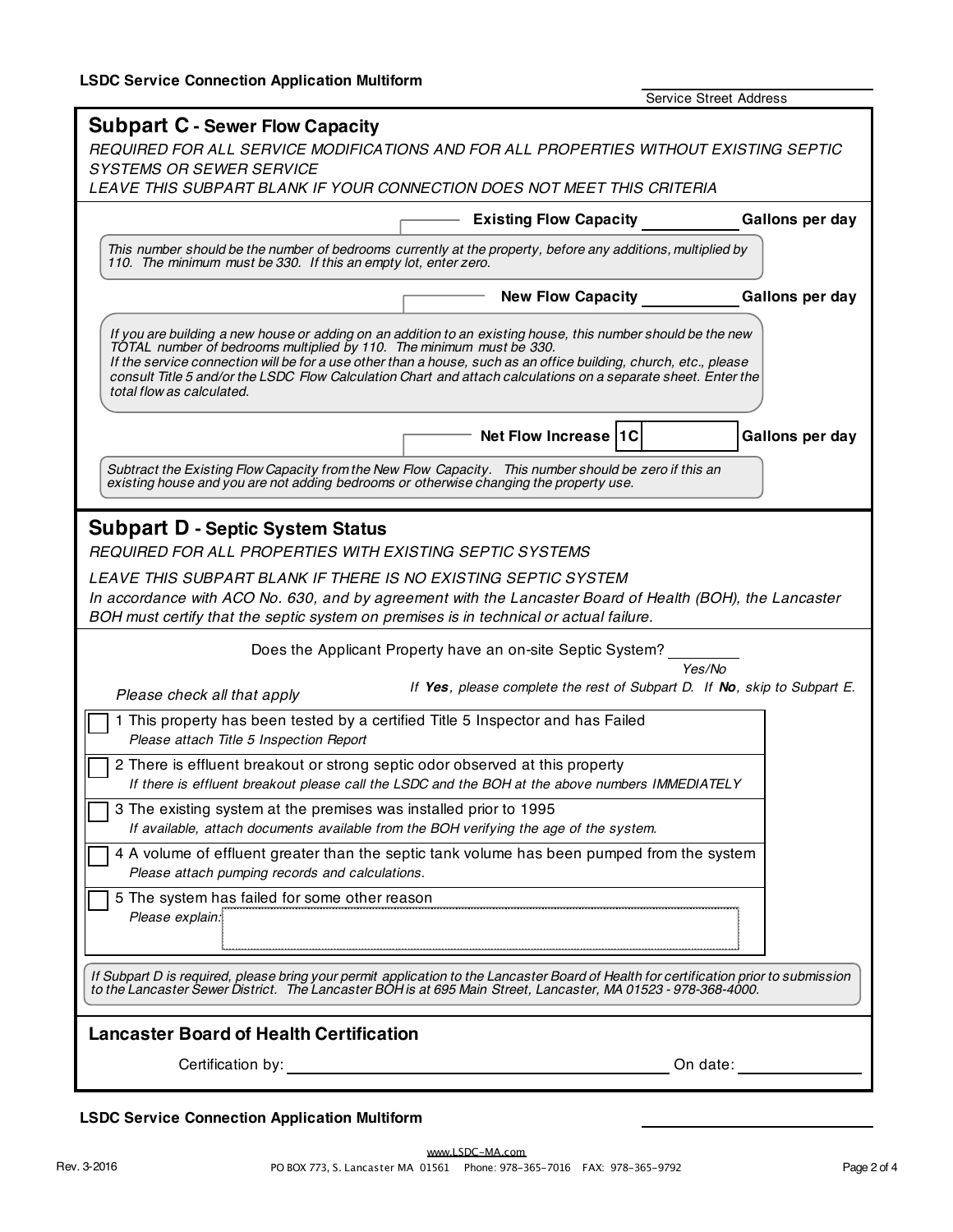|  |  |  | <b>Subpart E - Service Classification &amp; Fee Calculation</b> |  |  |  |
|--|--|--|-----------------------------------------------------------------|--|--|--|
|--|--|--|-----------------------------------------------------------------|--|--|--|

This subsection will determine your service connection classification and permit fee. Additional fees may apply.

| Please check all that apply                                                                                                                                                                                                                                                                                                                                                                                                                                                                                     |                                               |                                                       |  |  |  |  |
|-----------------------------------------------------------------------------------------------------------------------------------------------------------------------------------------------------------------------------------------------------------------------------------------------------------------------------------------------------------------------------------------------------------------------------------------------------------------------------------------------------------------|-----------------------------------------------|-------------------------------------------------------|--|--|--|--|
| This connection is classified as a Special Connection<br>If any Checkbox 5 - 8 is marked on Page 1, Subpart B                                                                                                                                                                                                                                                                                                                                                                                                   | If checked enter '250'<br>in Box 1E           | 1E                                                    |  |  |  |  |
| This connection is classified as an Industrial Connectior<br>If Checkbox 9 or 10 are marked on Page 1, Subpart B                                                                                                                                                                                                                                                                                                                                                                                                | If checked enter '350'<br>in Box 2E           | 2E                                                    |  |  |  |  |
| This connection needs a transfer of Sewer Flow Capaci<br>If box C1 on page 2, Subpart C is greater than zero                                                                                                                                                                                                                                                                                                                                                                                                    | If checked enter '100'<br>in Box 3E           | 3E                                                    |  |  |  |  |
| This connection is for an unassessed property<br>Does not apply to most connections, refer to Page 4                                                                                                                                                                                                                                                                                                                                                                                                            | If checked enter<br><b>Amount from Page 4</b> | 4E                                                    |  |  |  |  |
| If your connection is classified as a "Special Connection" or a "Industrial Connection" you must additionally submit<br>IMPORTANT<br>a narrative cover letter and site plan prepared by a Registered Professional Engineer.                                                                                                                                                                                                                                                                                     |                                               |                                                       |  |  |  |  |
| Manhole Fee Calculation  ( Number of Manholes _________<br>For connections utilizing manholes. From Box 1B, Page 1                                                                                                                                                                                                                                                                                                                                                                                              | $-1$ ) x 200                                  | <b>5E</b>                                             |  |  |  |  |
| Pipe Fee Calculation  Total Length of Connection _____                                                                                                                                                                                                                                                                                                                                                                                                                                                          | $-200$                                        | 6E                                                    |  |  |  |  |
| For connection longer than 300 feet. From Box 2B, Page 1                                                                                                                                                                                                                                                                                                                                                                                                                                                        |                                               |                                                       |  |  |  |  |
| Sewer Flow Capacity Fee Calculation  Net Flow Increase _________                                                                                                                                                                                                                                                                                                                                                                                                                                                | $x$ 16                                        | 7E                                                    |  |  |  |  |
| For connections requiring Sewer Flow Capacity. From Box 1C, Page 2                                                                                                                                                                                                                                                                                                                                                                                                                                              |                                               | \$150<br>8E                                           |  |  |  |  |
|                                                                                                                                                                                                                                                                                                                                                                                                                                                                                                                 | <b>Base Permit Application Fee:</b>           |                                                       |  |  |  |  |
| <b>Enclose fee for this amount</b><br><b>Permit Total:</b>                                                                                                                                                                                                                                                                                                                                                                                                                                                      |                                               |                                                       |  |  |  |  |
|                                                                                                                                                                                                                                                                                                                                                                                                                                                                                                                 |                                               |                                                       |  |  |  |  |
| Please make check payable to the LANCASTER SEWER DISTRICT                                                                                                                                                                                                                                                                                                                                                                                                                                                       |                                               | Add boxes 1E through 8E                               |  |  |  |  |
|                                                                                                                                                                                                                                                                                                                                                                                                                                                                                                                 |                                               |                                                       |  |  |  |  |
| <b>Subpart F - Terms &amp; Conditions</b><br>The undersigned, being the                                                                                                                                                                                                                                                                                                                                                                                                                                         | of the premises described herein,             |                                                       |  |  |  |  |
| (Please print "Owner" or "Owner's Agent")<br>hereby requests permission for a service connection to be made to the Commission's sewer system, herein after,<br>The undersigned agrees to notify the LSDC of any changes to this application and:<br>the "System".                                                                                                                                                                                                                                               |                                               |                                                       |  |  |  |  |
| 1. To accept and abide by all provisions of the Lancaster Sewer District Commission's Rules and Regulations and<br>to accept, abide by, and to acquire all other necessary permits and permissions that may be adopted in the future.<br>2. To install and maintain the building sewer at no expense to the Lancaster Sewer District Commission<br>3. To allow access to premises by the representatives of the Lancaster Sewer District Commission for the purpose<br>of inspecting connections to the System. |                                               |                                                       |  |  |  |  |
| The undersigned accepts full liability and indemnifies the Lancaster Sewer District, the Town of Lancaster, and all<br>respective agents and holds them harmless for all work performed in relation to this application and certifies under<br>the pains and penalties of perjury that the information as contained herein is true and correct.                                                                                                                                                                 |                                               |                                                       |  |  |  |  |
|                                                                                                                                                                                                                                                                                                                                                                                                                                                                                                                 |                                               |                                                       |  |  |  |  |
| <b>Sign Here</b>                                                                                                                                                                                                                                                                                                                                                                                                                                                                                                | Date:                                         |                                                       |  |  |  |  |
|                                                                                                                                                                                                                                                                                                                                                                                                                                                                                                                 |                                               | do not write below this line                          |  |  |  |  |
|                                                                                                                                                                                                                                                                                                                                                                                                                                                                                                                 |                                               |                                                       |  |  |  |  |
| <b>LSDC Service Connection Application Multiform</b>                                                                                                                                                                                                                                                                                                                                                                                                                                                            | Date connected to system:                     | On date:<br>This permit expires 1 year after approval |  |  |  |  |

**Unassessed Property Calculation for Subpart 4E**

Service Street Address